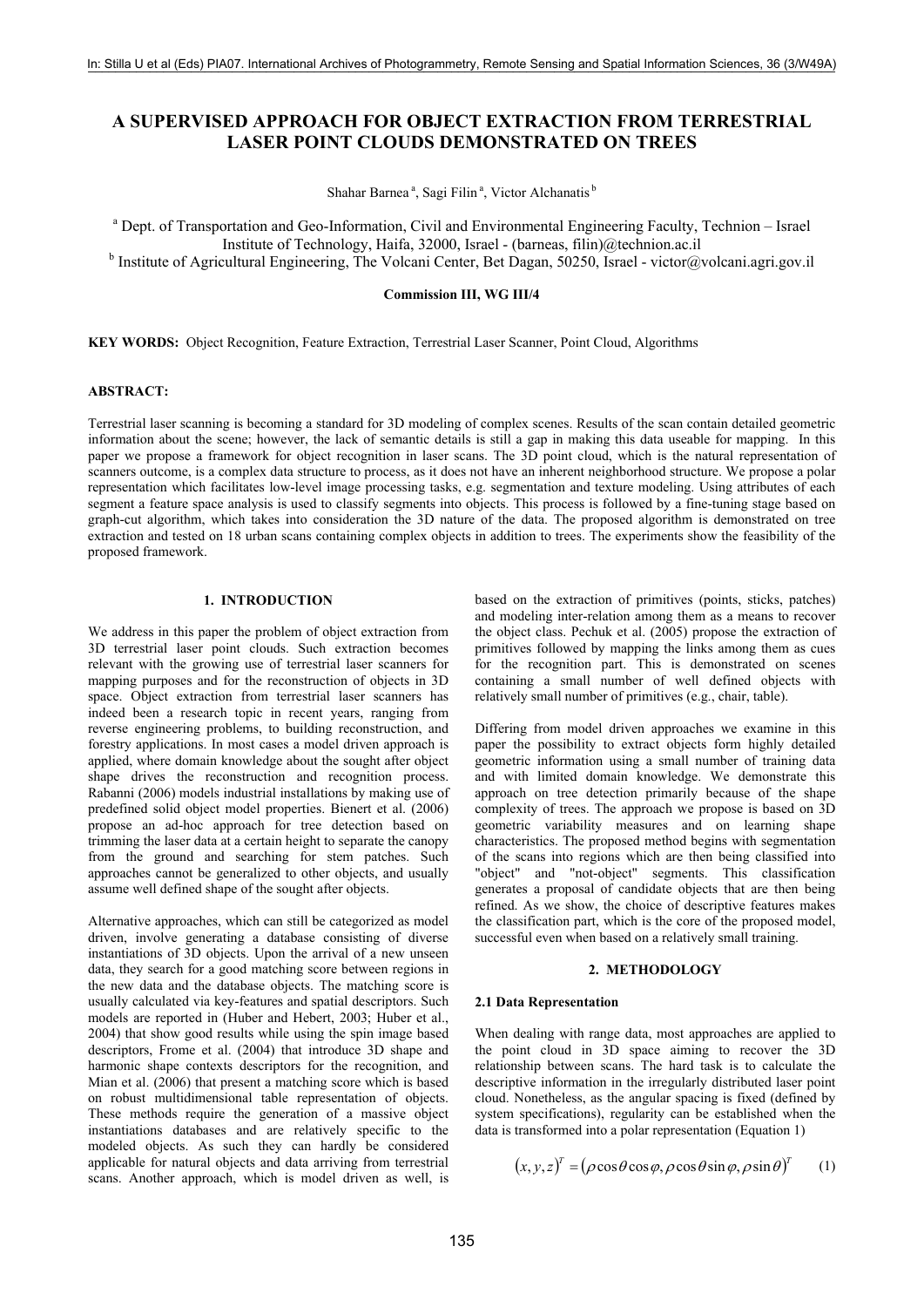with *x*, *y* and *z* the Euclidian coordinates of a point,  $\theta$  and  $\varphi$  are the latitudinal and longitudinal coordinates of the firing direction respectively, and  $\rho$  is the measured range. When transformed, the scan will form a panoramic range image in which ranges are "intensity" measures. Figure 1 shows range data in the form of an image where the *x* axis represents the *φ* value,  $\varphi \in (0, 2\pi]$ , and the *y* axis represents the  $\theta$  value,  $\theta \in (-1, 2\pi]$  $\pi/4$ , $\pi/4$ ]. The range image offers a compact, lossless, representation, but more importantly, makes data manipulations (e.g., derivative computation and convolution-like operations) simpler and easier to perform.

# **2.2 Segmentation**

The transformation of the data panoramic range image allows the segmentation of the data using common image segmentation procedures. Recent works (e.g., Russell et al., 2006) have demonstrated how the application of segmentation processes for recognition tasks yields promising results both related in relation to object class recognition and to correct segmentation of the searched objects. Before segmenting the range images comes a data-cleaning phase that concerns filling void regions and the removal of isolated range measurements. Void regions are mainly the result of no-return areas in the scene (e.g., the skies) or object parts from which there is no reflectance. Isolated ranges appear detached from the ground and will relate to noise, leaves, or other small objects. No return regions are filled with a background value (maximal range), and for "noreflectance" regions, ranges are assigned by neighboring objects. In Figure 1 the "no return" and the "no-reflectance" pixels marked with red.

For segmentation we use the Mean-Shift segmentation (Comaniciu and Meer, 2002), an adaptation of the mean-shift clustering algorithm that has proven successful for clustering non-parametric and complex feature space. The mean shift segmentation performs well in identifying homogeneous regions in the image. As can be seen in Figure 2, because of surface continuity and the general smoothness that characterize range data a tendency to join bigger regions into a single surface may exist. The algorithm can be controlled by two dominant parameters, the kernel size and permissible variability (range) within the segment. Tuning the variability to a small magnitude was useful in extracting "tree" segments (which are vertically dominant objects) as independent segments in the data. We note that even though under-segmented regions can be seen in other parts of the scan, this has little relevance to us.

#### **2.3 Feature Space**

The current part concerns isolating the tree related segments from the rest via classification. To perform the segment classification, a set of descriptive features for each of the segments should be computed. To keep the framework as general as possible we limit our search to low-level features. The sought after features should describe both the internal textural characteristics of the segment and characteristics of its silhouette shape. To keep the description simple, we seek a small set of descriptive features for characterizing the object. Limiting the set of features is useful for avoiding dimensionality related problems as well as overfitting concerns. The features we choose, consist of i) the sum the first-order derivatives, ii) absolute sum of the first-order derivatives, iii) the cornerness of the segment. These features (denoted *f1*, *f2* and *f3*) are computed per segment (*Li*) as follows

$$
f_1(L_i) = \sum (d_{\varphi}(L_i) + d_{\theta}(L_i))
$$
  
\n
$$
f_2(L_i) = \sum (d_{\varphi}(L_i) + |d_{\theta}(L_i)|)
$$
  
\n
$$
f_3(L_i) = \sum \text{cornerness}(L_i)
$$
\n(2)

with  $d_{\theta}$  and  $d_{\theta}$  the first-order derivatives of the polar image in the directions of its two axes. Since all three features involve summation and therefore are area dependent, they are normalized with respect to the segment area.

Analyzing the chosen features, the following observations can be seen. The first two features measure texture characteristics within the segmented area. Since trees have high range variability in all directions, the first feature should have low values (positive and the negative values cancel one another), while the second feature yields high values. The third feature, measures "cornerness" value for the area of the segment and its silhouette. For cornerness measure we use a corner operator we term min-max. The min-max operator considers points as corners when having "strong" gradients in all directions. In another formulation this can be stated as – a point is considered a corner even if the strength of the smallest gradient projection is big enough. With this formulation, corner detection can be seen as a min-max problem, by looking for the gradient projection in the minimal direction as the measure for the point "cornerness" (*Cn*). We leave the full mathematical development outside this text, due to space limitations, and present the formula for the cornerness measure in Equation (3)

$$
Cn(\varphi_{0}, \theta_{0}, \alpha^{*}) = \sqrt{\sum W(\varphi - \varphi_{0}, \theta - \theta_{0}) \cdot \left[ \frac{d\rho}{d\varphi} \right]^2 \frac{\sqrt{T^2 + 1} + 1}{2\sqrt{T^2 + 1}} + \left( \frac{d\rho}{d\theta} \right)^2 \frac{\sqrt{T^2 + 1} - 1}{2\sqrt{T^2 + 1}} \pm \right]}
$$
\nwith\n
$$
\tag{3}
$$

with

$$
T = \frac{\sum W(\varphi - \varphi_0, \theta - \theta_0) \cdot 2\left(\frac{d\rho}{d\varphi} \cdot \frac{d\rho}{d\theta}\right)}{\sum W(\varphi - \varphi_0, \theta - \theta_0) \cdot \left(\left(\frac{d\rho}{d\varphi}\right)^2 - \left(\frac{d\rho}{d\theta}\right)^2\right)}
$$

$$
\alpha^* = \frac{1}{2} \tan^{-1}(T)
$$

and *W*, a Gaussian window. The weighting function can be applied by simple convolution over the image and derivatives by  $\varphi$  and  $\theta$  can be easily computed numerically. Generally, because of their complex shape and depth variability, tree related segments will tend to have high cornerness values.

In computing gradients, the need to control the varying objectto-background distances arises. The potential mixture between object and background may arise from the 2D representation of the 3D data, and may lead to very steep gradients when the background is distant, or shallower ones for closer ones. To handle this we erode the border pixels and do not sum their derivative value, thereby keeping the texture measures to "within" the segment only. Additionally, we trim the magnitude of possible derivative by a threshold to eliminate background effects, so that backgrounds that are closer and farther from the object (which is irrelevant for the classification task) will have the same contribution to the derivatives related features.

The three features as calculated for the segments of the demonstration scan are presented in Figure 3. One can see that tree related segments have average values with  $f_l$  (in this subfigure the most negative values is black and the most positive is white), and relatively high values both in  $f_2$  and in  $f_3$  (bright).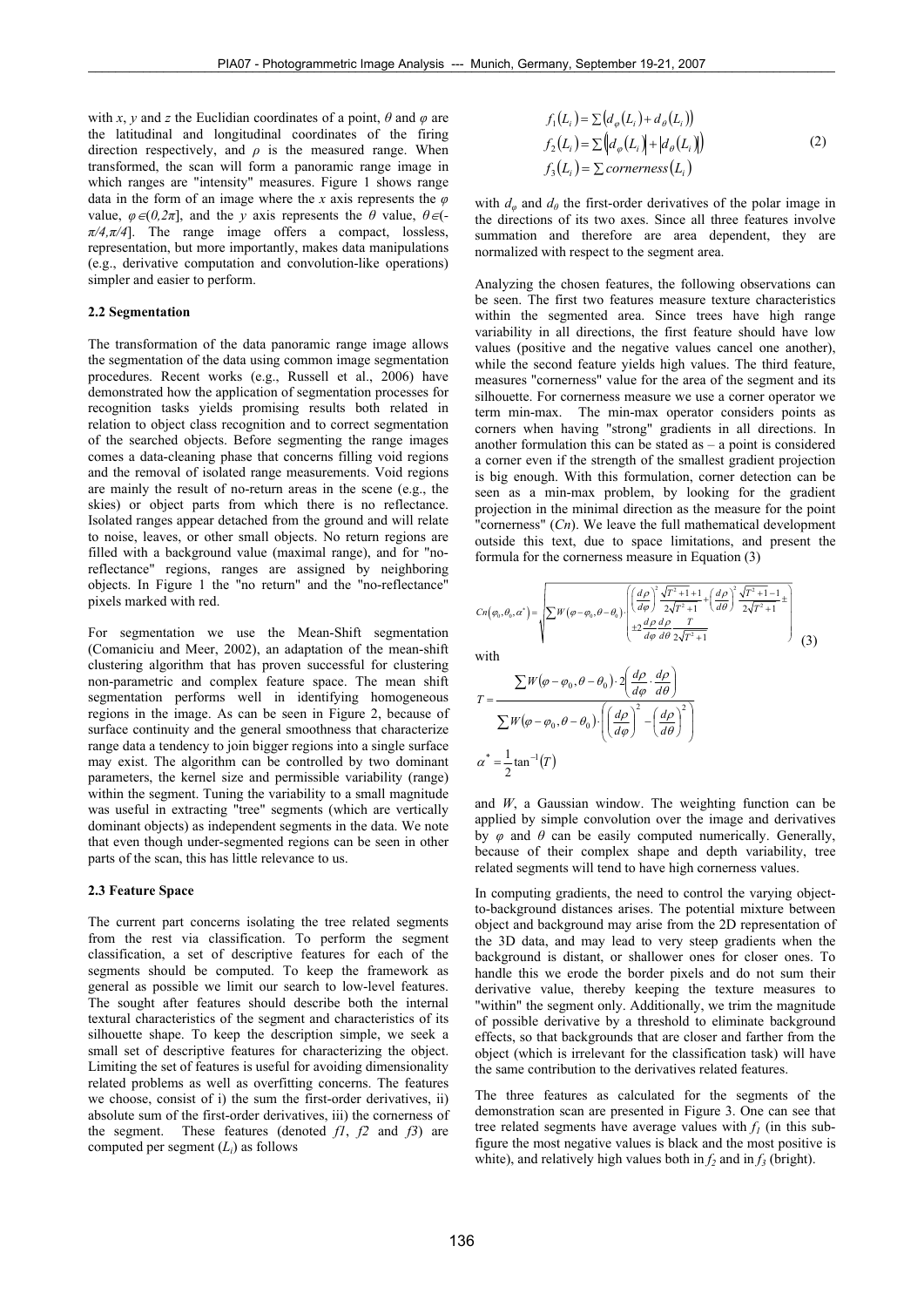## **2.4 Classification**

The computation of the features for each segment in the training set allows the creation of the feature space. Such feature space is illustrated in Figure 4 via three projections and an isometric view. The four views show the separablity of the tree and nontree classes as achieved through these features. Green dots are segments that were marked as "trees", red dots are "not-tree" segments. As can be seen in Figure 4 even tough the two classes are separated, the data do not follow the classical form of two, well separated, hyper-Gaussian distributions. We therefore apply a non-parametric method for classification, using the k-Nearest Neighbors (k-NN) algorithm. Our choice is motivated by its simplicity and efficiency, but we note that other methods may prove suitable as well. The k-NN model is based on evaluating cardinality of a sample (unseen data) compared to the neighborhood in the training data. Following the extraction of the *k* nearest neighbors for the data sample, a voting procedure among them is performed. If more than *h* class I segments are within this subset, the unseen segment is recorded belonging to class I if not, class II is recorded. The k-NN model is greatly affected by the distance measures between elements, particularly when the different axes measure quantities in different units and scales. Because of the different measures we use, great differences are expected in scale and distribution, motivating the need to normalize the data. For normalization we use the whitening (Mahalanobis) transformation (Duda et al., 2000) that transforms data into the same scale and variance in all dimensions. If **X** is a training set of size Nx3, with N the number of segments distributed with  $\sim \{\mu, \Sigma\}$ ; using the SVD,  $\Sigma$ can be factored into  $\Sigma$ =**UDV**<sup>T</sup>, where **U** is orthonormal,  $UV$ <sup>T</sup>=**I**, and **D** a diagonal matrix. The transformed **X** is calculated by:

$$
\mathbf{X}' = (\mathbf{D}^{-1/2} \mathbf{U}^T \mathbf{X}^T)^T
$$
 (4)

with **X***'* the transformed set. Following the whitening transformation the data is distributed with zero mean and unit variance in all three dimensions of the feature space. Distance measures in this space become uniform in all directions.





**Figure 1**. Top: Polar representation of terrestrial laser scans; the horizontal and vertical axes of the image represent the values of *φ, θ* respectively and intensity values as distances *ρ* (bright=far). "No-return" and "no-reflectance" pixels are marked in red. Bottom: panoramic view of the scanned scene acquired by a camera mounted on the scanner.



**Figure 2**. Results of the data segmentation using the mean-shift algorithm.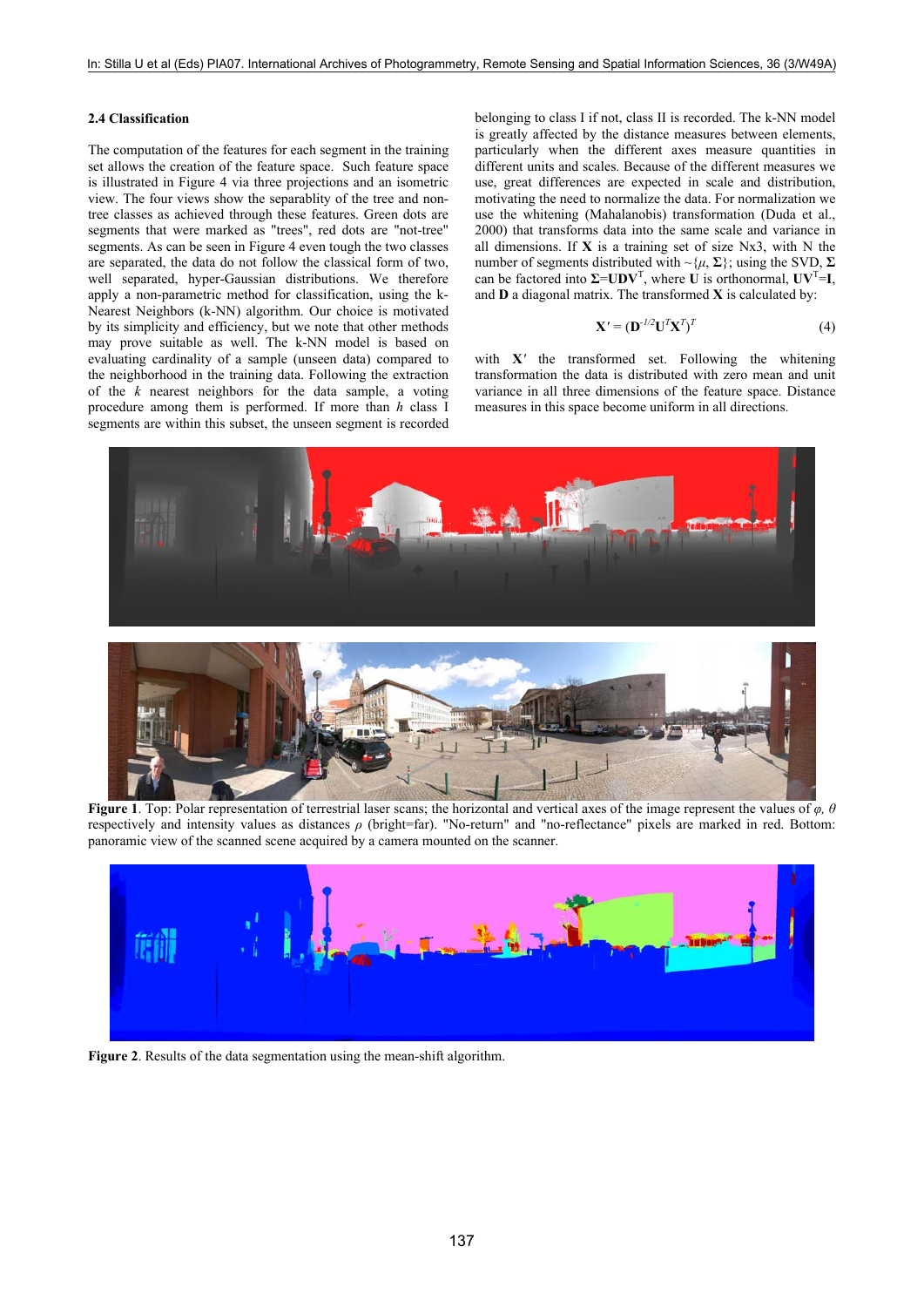

**Figure 3**. Segments weighted score for the three proposed features. Top: sum the first-order derivatives, middle: absolute sum of the first-order derivatives, bottom: the cornerness of the segment.



**Figure 4**. Four views of the feature space. The experiment contained 12351 segments that were manually classified. In green tree related segments and in red non-tree related segments.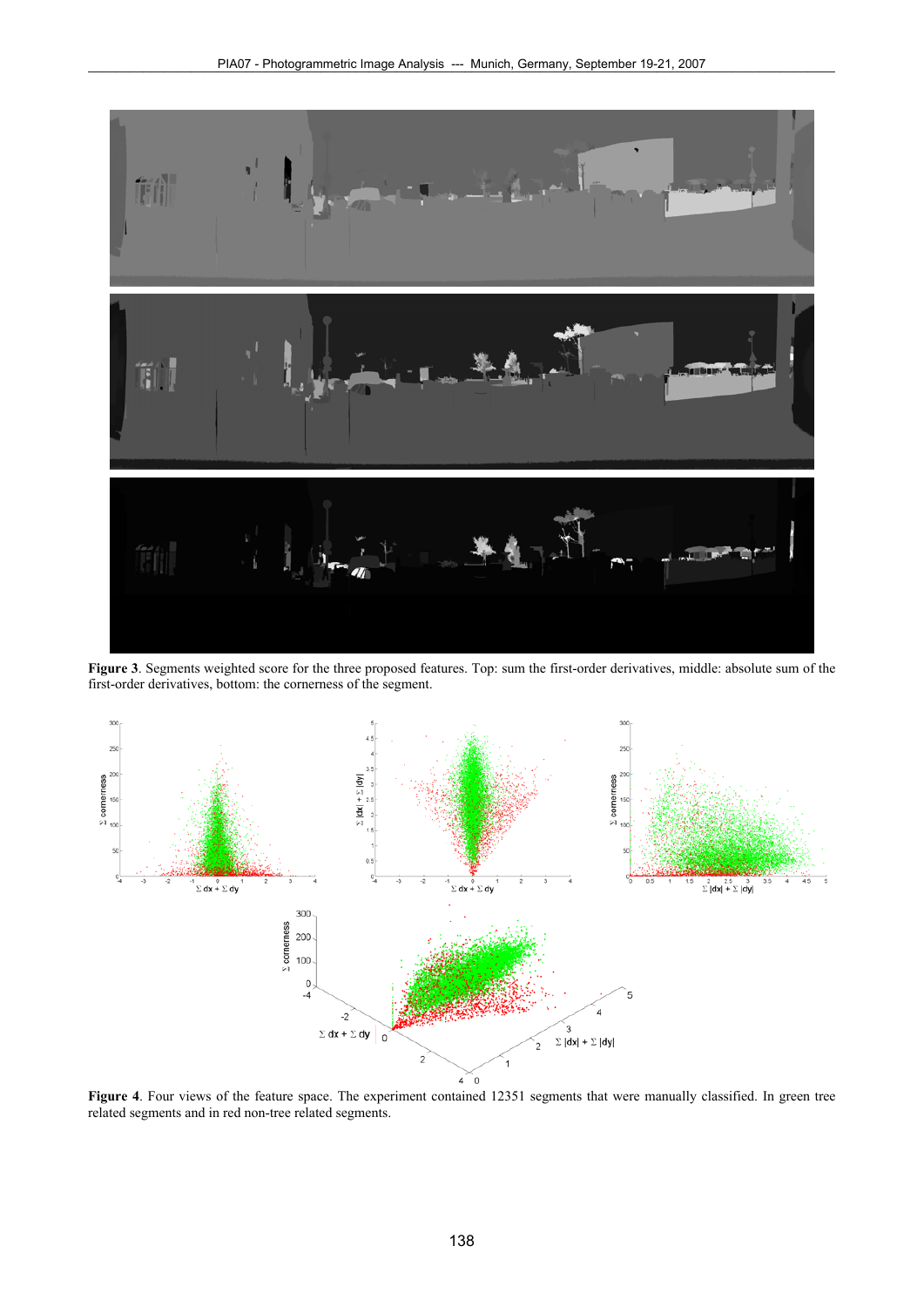The k-NN framework depends on number of neighbors checked (*k*), and on the cardinality parameter (*h*). Bigger *k* will make the model more general (when more samples are used to decide more information is weighted in) but less accurate (the extreme is where all samples are always used as neighbors). The choice of *h* affects the accuracy of the classification model. Setting *h* to a too small value, the model can become error prone, setting *h*  too strictly, the number of false positives will decrease but on the expense of a large number of false negatives. An optimal value for *h* can be based on many considerations; our choice is based on finding a value that leads to the highest level of accuracy (ACC) as defined by

$$
ACC = \frac{True\text{-Positive} + True\text{-Negative}}{Positive + Negative}
$$
 (5)

Such values can be derived by experimenting with different values for *k* and *h*. For each such trail a confusion matrix, C, is recorded

$$
C = \begin{bmatrix} true \ positive & false \ negative \\ false \ positive & true \ negative \end{bmatrix}
$$
 (6)

and the one with the highest accuracy value (Eq. 5) determines both the *h* and *k* parameters.



**Figure 5**. The ROC curve of the K-NN classifier.

## **2.5 Fine Tuning**

So far, regions that have been identified via segmentation in 2D space have been classified as either trees or non-trees. Some of these segments are in fact sub-segments of the same tree (different part of the canopy or the stem), some segments may be a mixture of tree the background, and some segments may hold tree characteristics but are in fact non-tree objects. The fine-tuning phase aims linking segments that are part of the same tree, reducing to a minimum the number of false alarm detections, and separating mixture segments into object and background. Generally, this can be described as a split and merge problem among segments. We approach it differently by weighting the inter-relation between the individual points, so that neighboring points (by 3D proximity measures) will indicate potentially tight relations and therefore stronger utility in their link. The refinement phase revolves around an energy function of the form:

$$
E = E_{data}(labeling) + E_{smooth}(labeling)
$$
 (7)

with  $E$  the total energy,  $E_{data}$  the energy related to the "wish" of laser point to maintain its original classification, and *Esmooth* the

"wish" of highly connected points to have the same label. Labeling here refers to the binary value of the classified point in the point cloud and not to the outcome of the classification process. This energy function can be modeled by a graph, where each point in the cloud,  $i$ , is a vertex  $(V_i)$ , and additionally, two more vertices, a source (s) and the sink (t) are added. The  $E_{data}$ elements are modeled through the weights assigned to edges linking each point and the source and each point and the sink. Each point  $(P_i)$  can have values of 0 or 1, depending on the output of the classification process. The weights on the edges are set according to

$$
w(s, v_i) = |p_i - \alpha|
$$
  
\n
$$
w(v_i, t) = 1 - |p_i - \alpha|
$$
 (8)

with  $\alpha$  the possible error in assigning a point. For representing the *Esmooth* part we search for the nearest neighbor point, j, for each point *i* in the cloud, and for each such pair (*i,j*) we build a link between the  $v_i$  and  $v_j$  whose weight is the inverse to the 3D Euclidian distance between the two points (the search for the nearest neighbor is performed via the Approximate Nearest Neighbor (ANN) method, (Arya et al., 1998)). Following the preparation of the graph, a graph-cut algorithm (Ford and Fulkerson, 1962) is applied to find the minimal cut (and the maximal flow) of the graph which also minimizes the energy function. The outcome of the graph cut refinement algorithm is separating between "tree" and "non-tree" points.



Figure 6. Fine tuning results, top: before, the arrows show areas that are not related to the object but lay on the background of it, bottom: the result of the execution of the algorithm. One can see how unwanted regions are filtered out.

## **3. RESULTS AND DISCUSSION**

The algorithm was tested on 18 scans that were acquired in urban environment and, in addition to trees, contain cars, buildings, and other complex objects (see Figure 1). Each of the scans was segmented using the mean-shift segmentation; results